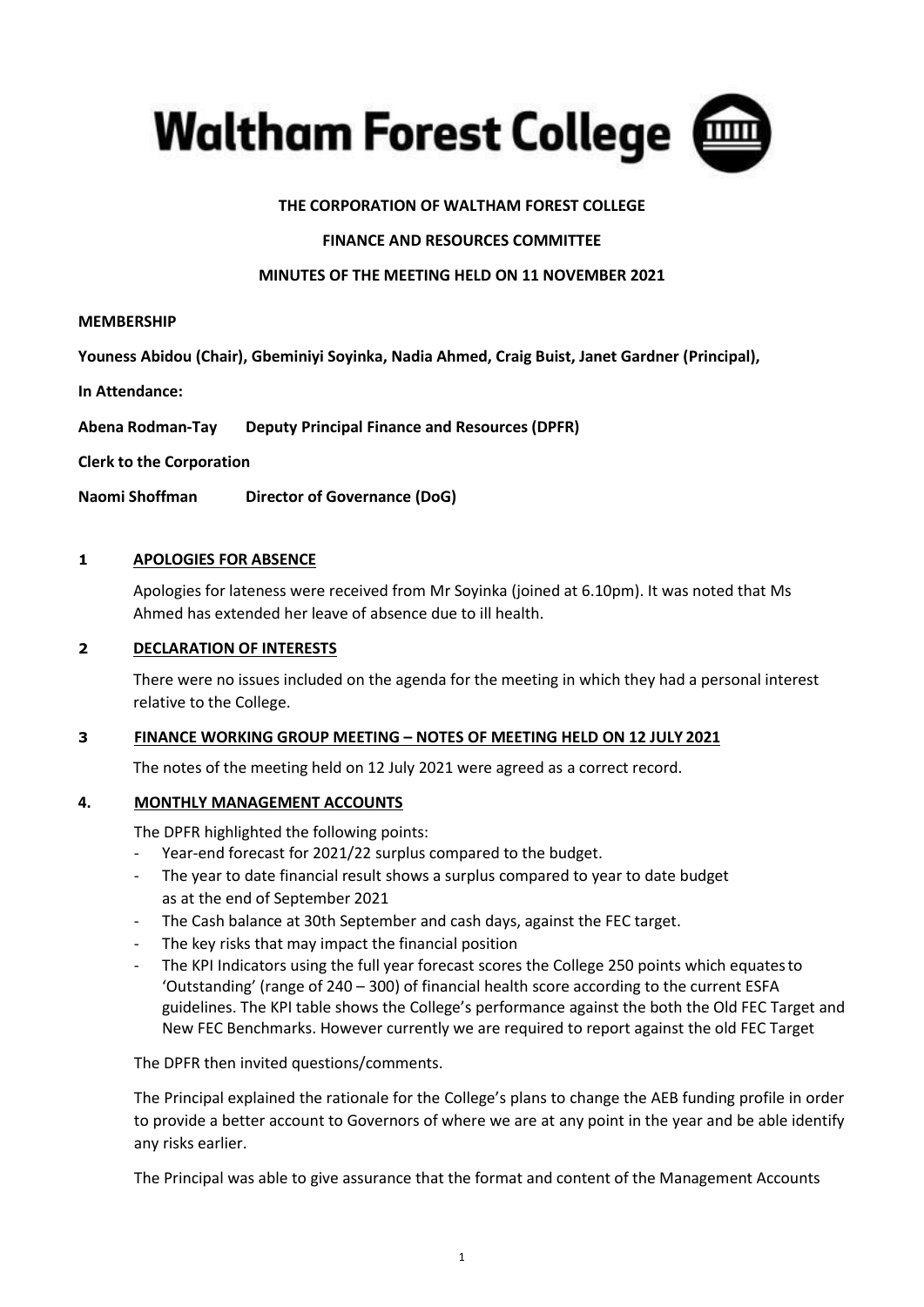are mostly compliant with best practice recently circulated by the FEC, which had been previously circulated to Governors. The Chair said he liked how the accounts are set out. The Director of Governance was asked to recirculate best practice management accounts to Governors.

The Chair raised concerns about the negative side of the lack of staff recruitment and asked what the difficulties were. The Principal responded that there are a range of issues including pay and difficulties across the FE sector nationally in recruiting to certain roles; people are commanding much higher salaries and their own conditions, also a lot want to work from home permanently which won't work in this College. The senior team is very mindful of the challenges and is looking at different initiatives to address these.

The staff Governor commented that from a staffing point of view the College curried a lot of favour by giving both a pay rise and bonus in the same year. He said that one of the challenges is people are scared to leave jobs in industry and come into their first teaching job when there is a 10 month probation period. The Chair commented that this information was very useful.

## **The Committee:**

- **Noted the good progress being made**
- **Noted the Management Accounts to 30 September 2021**
- **Noted the key financial risks being managed and the mitigating actions being taken by the College**

# **5. DRAFT RESERVES POLICY**

The DPFR highlighted the following points:

- This is the first time the College has been a position to need a Reserves Policy.
- It is good practice and a recommendation from funding bodies to have this policy in place.
- Banks will look at these policies routinely as part of their processes.
- The policy determines what the Collge needs to hold in reserve in order to remain a going concern for 12 months at any one time.
- The figure will be put in the balance sheet after all liabilities.
- Unrestricted Reserves will build up on an annual basis
- This draft Reserves Policy will also be going to the Going to the Audit & Risk Committee for consideration prior to submission to the Board for approval on 14 December 2021

There followed a discussion around the definitions used and what constitutes restricted, unrestricted and designated funds. The DPFR said these terms are prescribed by the SORP.

## **The Committee agreed to recommend approval of the policy to the Board.**

## **6. DRAFT TREASURY POLICY**

The DPFR highlighted the following points in particular:

- A cash deposit is a short-term loan attracting interest.
- The Corporation delegates to the Principal and Chief Executive or his/her nominee the power to place deposits in the College's name, with approved institutions up to a limit of £500k. Amounts between £500k and £1m, will be subject to the approval of the Finance and Resources Committee. Amounts greater than £1m will have to be approved by the full Corporation.
- This draft Treasury Policy will also be going to the going to the Audit & Risk Committee for consideration prior to submission to the Board for approval on 14 December 2021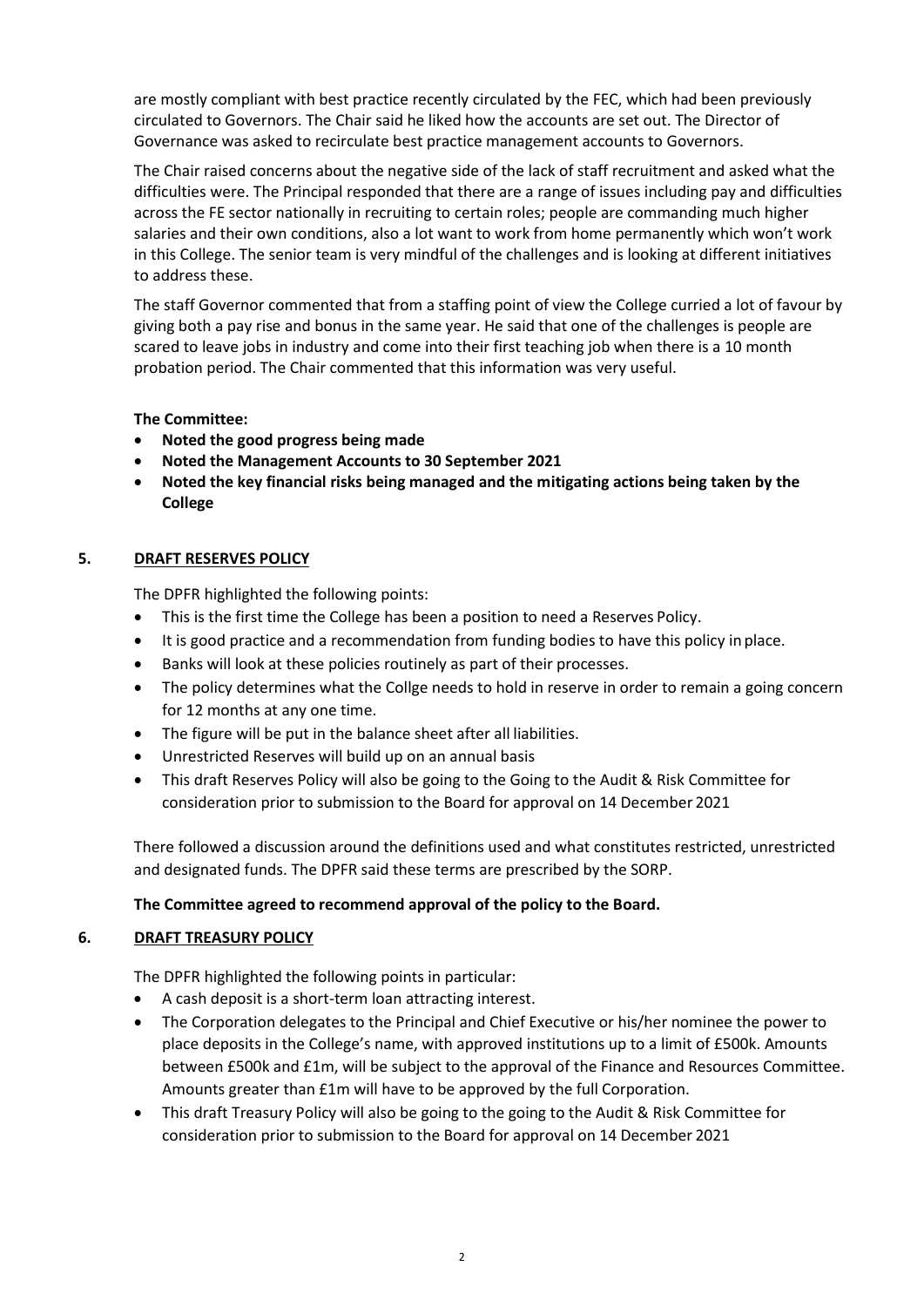The Chair observed and the Committee agreed that this was a good start to building this policy as long as the funds are deposited into a call account starting with Barclays and that the College proceeds with caution. The policy will expand as the College builds up reserves.

## **The Committee agreed to recommend approval of the policy to the Board.**

# **7. BUSINESS INNOVATION AND PARTNERSHIPS PARTNER SUB-CONTRACTING**

The Principal highlighted the following points:

- Both the subcontracting and delivery reports went to the last Board.
- In terms of the subcontracting there has not been a lot of change, so this is just to give the Committee an update. All subcontractors with exception of one have been issued with a contract. In terms of the new contractor we have not yet completed the Due Diligence as the provider has not yet sent all of the information and therefore the College will not issue a contract until the process is fully completed and we are happy it is compliant.
- In terms of direct delivery this is an update of the contract issued. All are in line with what was presented previously except for one provider who has not been issued with a contract as demands have reduced and we want the flexibility to put the funding in growing areas if needed.

A Governor asked whether a contract can be changed in response to a change in demand the Principal explained how the process works and links back to business planning and that up until the contract is issued it can be changed and even so after the case. We have the flexibility to change in line with demands which we do in negotiation with the provider. It is important to have the ability to be agile in line with needs of employers and changing demands of our local area, particularly in light of Covid and unemployment.

## **The Committee noted:**

- **planned subcontracted activity and planned direct delivery activity for the year 2021/2022**
- **that the proportion of subcontracted activity between providers may vary according to stakeholder demand but is unlikely to increase in its overall value for the year.**
- **the mechanisms used by the College to monitor and support the quality and compliance of all subcontracted activities.**

## **8. FE PROFESSIONAL DEVELOPMENT GRANT BID**

The Principal highlighted the following points

- This report will also be going to the Curriculum & Quality Committee to monitor quality. The report is coming to this Committee to monitor the financial side of it.
- It was reported at the last board meeting that the Collge was successful with the bid which we are leading on and working with another College group. The grant has a £500k value.
- The decisions were delayed by 6-8 weeks so we were late in starting but are confident we will be able to deliver this.
- The College is now in receipt of the 60% of the grant and the remainder will be paid on completion of the project.

## **The Committee noted the planned activity for the duration of the project**

## **9. COMMERCIAL ACTIVITIES AND STRATEGIC PARTNERSHIPS**

The Principal provided a verbal update and reported on

- progress on the partnership with LMU.
- new programme planned
- A potential new bid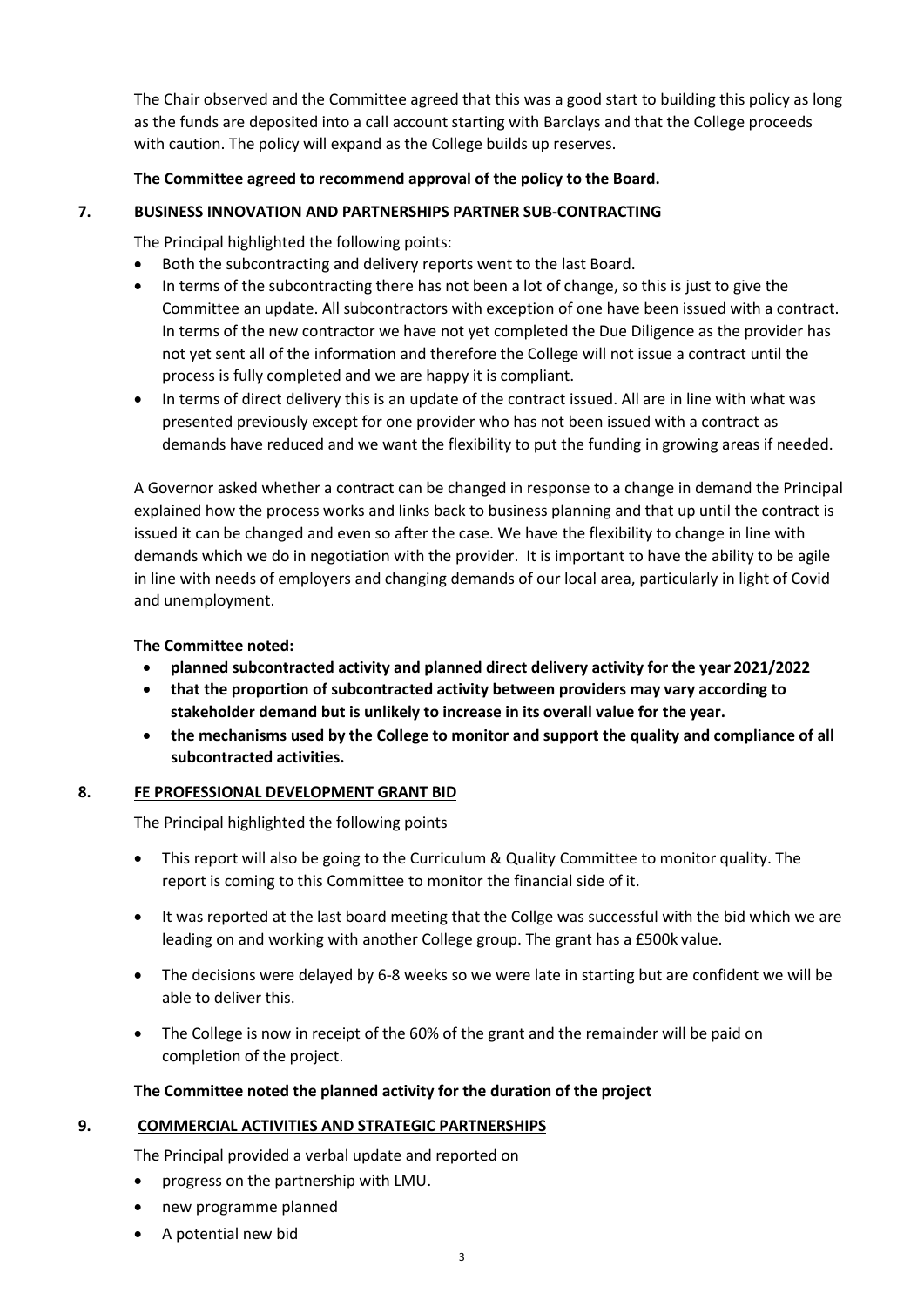The Chair thanked the Principal for update and confirmed that should the College go ahead with the bid the Committee will meet to consider it when it is ready to be looked at.

## **The Committee noted the verbal update on commercial activities and strategic partnerships**

### **10. END OF YEAR POSITION**

The DPFR went through the report which provides an updated position statement on the financial performance of the College for the financial year ending 31st July 2021 and highlighted the following points:

- The financial result shows an operating surplus.
- The updated full-year operating out-turn for the financial year ending 31st July 2021 surplus resulting in a favourable variance.
- The Financial Health Score remains 'Outstanding'.
- The Cash balance at 31st July, against the College target.
- The College finances remains securely within the terms of the bank covenant.
- Adjustments to the year-end result
- Actuaries will prepare all pension reports at the end of the year. Most years there is a loss but last year there was an actuarial gain and the Pension Deficit come down by just £2m
- The KPIs derived from the updated full year actual results. The College scores 270 points, which equates to "Outstanding" (range of 240-300) on the financial health score according to the current ESFA guidelines.
- The financial indicators demonstrate that the College has significantly improved its cash position and solvency by strengthening performance through a closer scrutiny of staffing and non-pay costs, and closer monitoring of income.

The DPFR concluded her report saying that this has been a successful audit. The new auditors may treat things differently, but this is not material just a different approach. The DPFR invited questions / comments.

A Governor asked what is the danger territory with the Pay as a percentage of income: and when does it become a problem – Principal responded that KPI's are not looked at in isolation and it is important to consider the financial position as a whole and that you need to consider a number of variants as they interlink – not just one on its own, however where it is over 70% this can look dangerous just looking at that on its own but is depends on the other indicators. We know the staffing costs will be higher this year partly due to the fact that last year we received extra funding and were able to limit redundancies and so did not have extra delivery costs. Rising staff costs will also increase the percentage.

A Governor asked whether the College's health being `outstanding' in 20/21 and then `good' in 21/22 be a trigger for concern. The Principal explained that the College had carried out a self-assessment and graded itself as 'good', but the ESFA financial health automatic grading was 'outstanding', but we acknowledge that that a lot of extra factors (additional funding etc) has accounted for the `outstanding` grade. It may be likely it will move back to Good as we would not want to be in a position where we retain the outstanding grade at the expense of not giving staff pay increases. The Principal stated that it was the intention to ensure staff would always be awarded a pay increase and wanted to continue investing in the College estate and she hoped Governors would agree that these remain priorities as long as the College remains at least Good for its financial rating.

The Chair said that in his view last year was an anomaly, and that a self-assessment identified as GOOD would not be seen negatively by Corporation if we go down. The Board would support the continued development and investment of the College which is more important than maintaining a simple grade. He also commented that he hoped the direction of travel with pensions continues.

#### **The Committee Noted**

• **The updated financial position and forecast relating to the year ending 31st July 2021 for**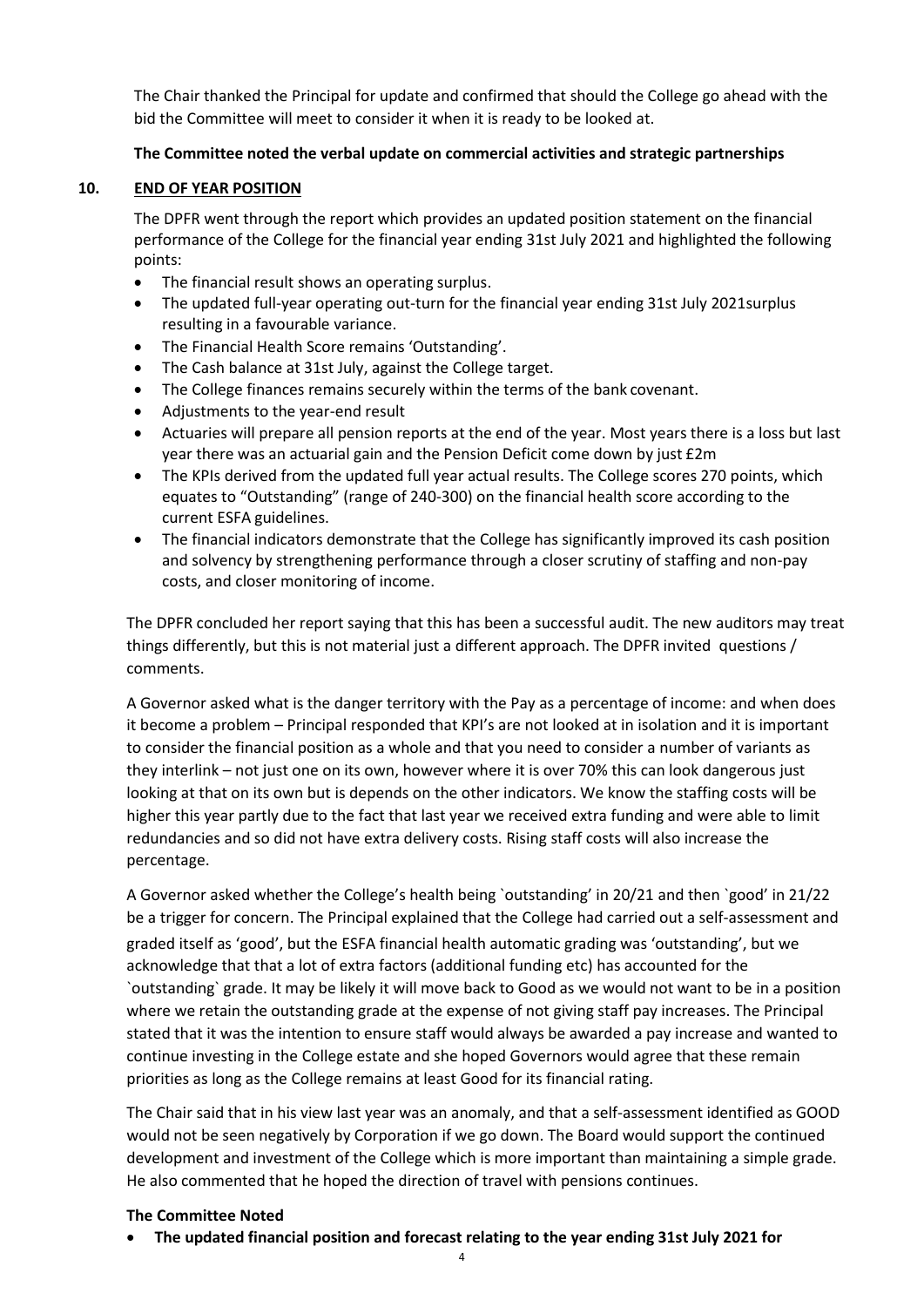**Waltham Forest College.**

## • **The key financial risks being managed, and the mitigating actions being taken by the College.**

#### **11. REVIEW OF RISK REGISTER – FINANCE RISKS**

The DPFR presented the Risk Register showing pre and post mitigation scorings, and controls in place to mitigate risks. She highlighted the changes since the last report and Key progress and risk areas.

The staff Governor asked whether there will there be a penalty cost due to the delay of the I Trent Project implementation. The DPFR responded there will be some additional consultant fees and costs which is unavoidable due to additional work but there is not a penalty fee for timeframes. She explained that the original deadline date was set because of the legal requirement to produce a TPS report within a set timeframe which made the work schedules really tight. The deadline has now been pushed back by the Government, so it made sense to delay implementation to ensure it would be right as there were some issues and we need to make sure this is right before implementation; there will not be any penalty. In additional there are pressures in the HR team who have more urgent operational things to prioritise.

The Chair asked whether the risk register is due to be updated by the Audit and Risk Committee? And the Principal responded that the presentation and content of the risk register will be reviewed as part of the ongoing review of the Board Assurance framework. A new risk framework has been devised and this is going to the next Audit and Risk Committee meeting for approval; this includes a new template for the risk register.

**The Committee received and noted the updated College Risk Register.**

#### **12. ANY OTHER ITEMS OF URGENT BUSINESS**

**None**

#### **13. DATES OF FUTURE MEETINGS**

Thursday 2nd December 2021 – joint meeting with Audit and Risk Committee to consider the financial statements to 31 July 2021

Thursday 27<sup>th</sup> January 2022

Thursday 28th April 2022

Thursday 16<sup>th</sup> June 2022

## **14. ITEMS TO BE ADDRESSED AT FUTURE MEETINGS OF THE FINANCE AND RESOURCES COMMITTEE**

The Committee is asked to note that the agendas for future meetings will include the following items:

As per agreed business cycle for 2021/22

#### **15. ACTION POINTS ARISING FROM THIS MEETING OF THE COMMITTEE**

None

#### **19.25 finish**

**These minutes have been approved by the Finance and Resources Committee and signed by the Chair as a correct record.**